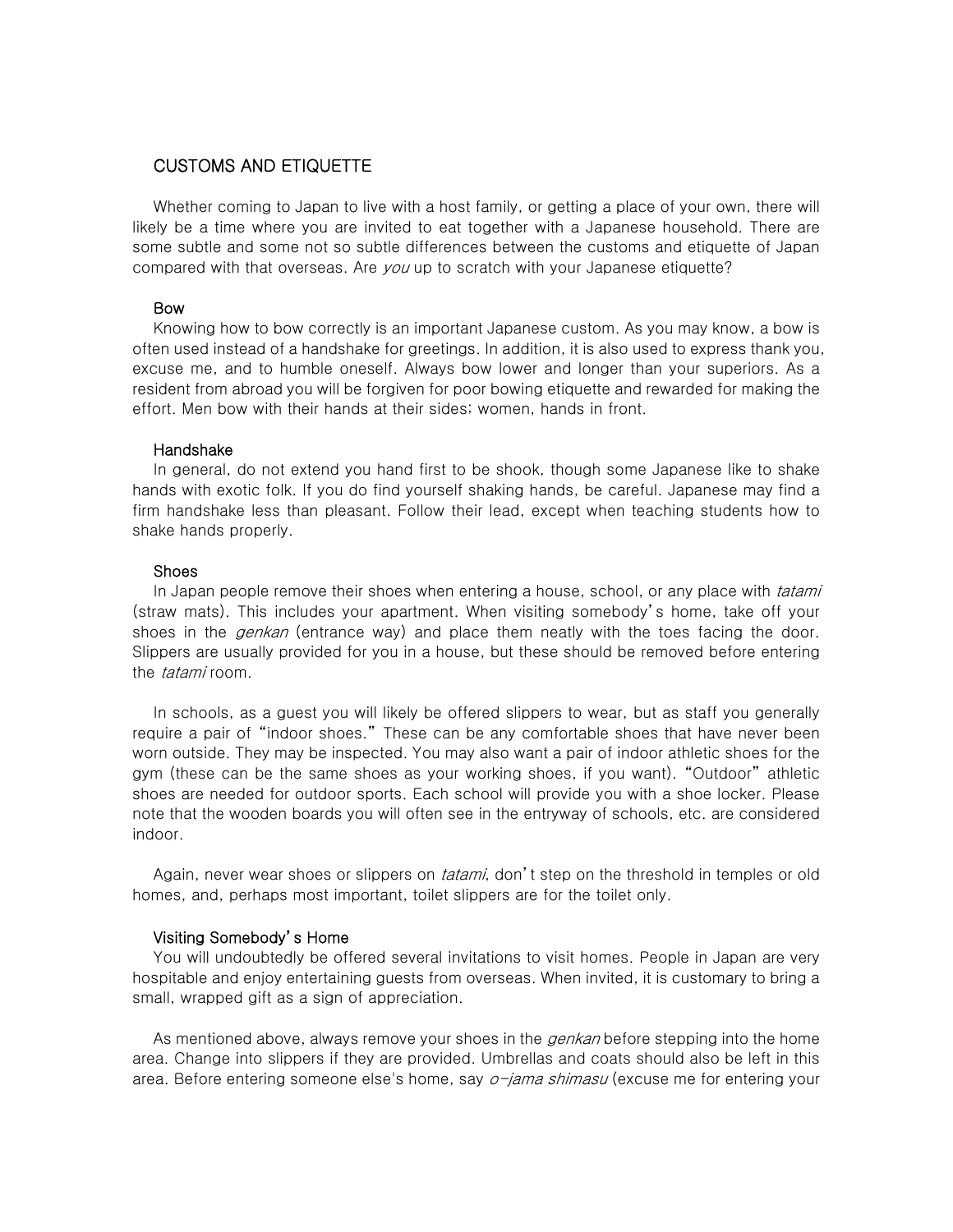home).

Remain in the area where they bring you. Don't wander around, especially in the kitchen. People are extremely gracious and formal hosts and may become embarrassed if guests try to help or see the product before it is finished. Presentation is everything!

### The Toilet

It sounds a little crude, but "toilet" is the main word used in Japan. Toire wa doko desu ka? (Where's the bathroom?) Surely the most important phrase you will need. The bathroom, that is the room with the bath, is often separate from the toilet. Japanese style toilets are quite different from western toilets. At first they may seem confusing and uncomfortable, but you may come to prefer the Japanese style in public restrooms. While the floor is usually gross, you don't have to touch anything.

Basically, a Japanese style toilet is a urinal in the ground with a flush. Straddle the hole and squat facing the flush handle and toilet paper. Don't make the mistake of so many people who ask: "Why is the toilet paper so far behind you?" Basic rule of thumb: the lower you go the less you have to worry about aim.

Actually, many public restrooms as well as homes have western style toilets. When you go to someone's house, toilet slippers are usually provided. First remove the house slippers at the door and step into the bathroom slippers. Don't forget to leave the bathroom slippers turned around for the next person after you are finished. It can be pretty awkward to watch bumbling guests parade around the house wearing the toilet slippers!

Sometimes the bathroom is co-ed. This means there may be a urinal and a toilet stall in the same room. Don't be surprised to walk out of the toilet stall and see a man relieving himself! Public toilets may not have toilet paper or towels to dry your hands on so it is always a good idea to carry a packet of tissues and a handkerchief. Also, many public toilets don't have doors and the urinal can be in plain sight of the public walking past outside.

### Bathing

In your own apartment you can do whatever you want, but at a hotel or at an *onsen* (hot spring), or at someone's home, you should know how to bathe correctly. Japanese style bathtubs are not for washing, rather for soaking and relaxing. Your body must be thoroughly scrubbed before you enter the tub.

The tub is filled once a day and the whole family shares the bath water. This means it is very important to be totally clean first. Remove any hair, etc. from the water. Do not drain the water when you are finished. If there is a cover provided, place it over the tub to keep the water hot for the next person.

Before you soak you must wash yourself. There will be a small stool and washbowl. Sit facing the wall/shower/mirror and fill your bowl with water. Do not leave the water running. You will be given a long towel for soaping and scrubbing. You can also use this time to wash your hair, shave, brush your teeth, etc. Finally, rinse off, clean your washbowl and stool, and enjoy your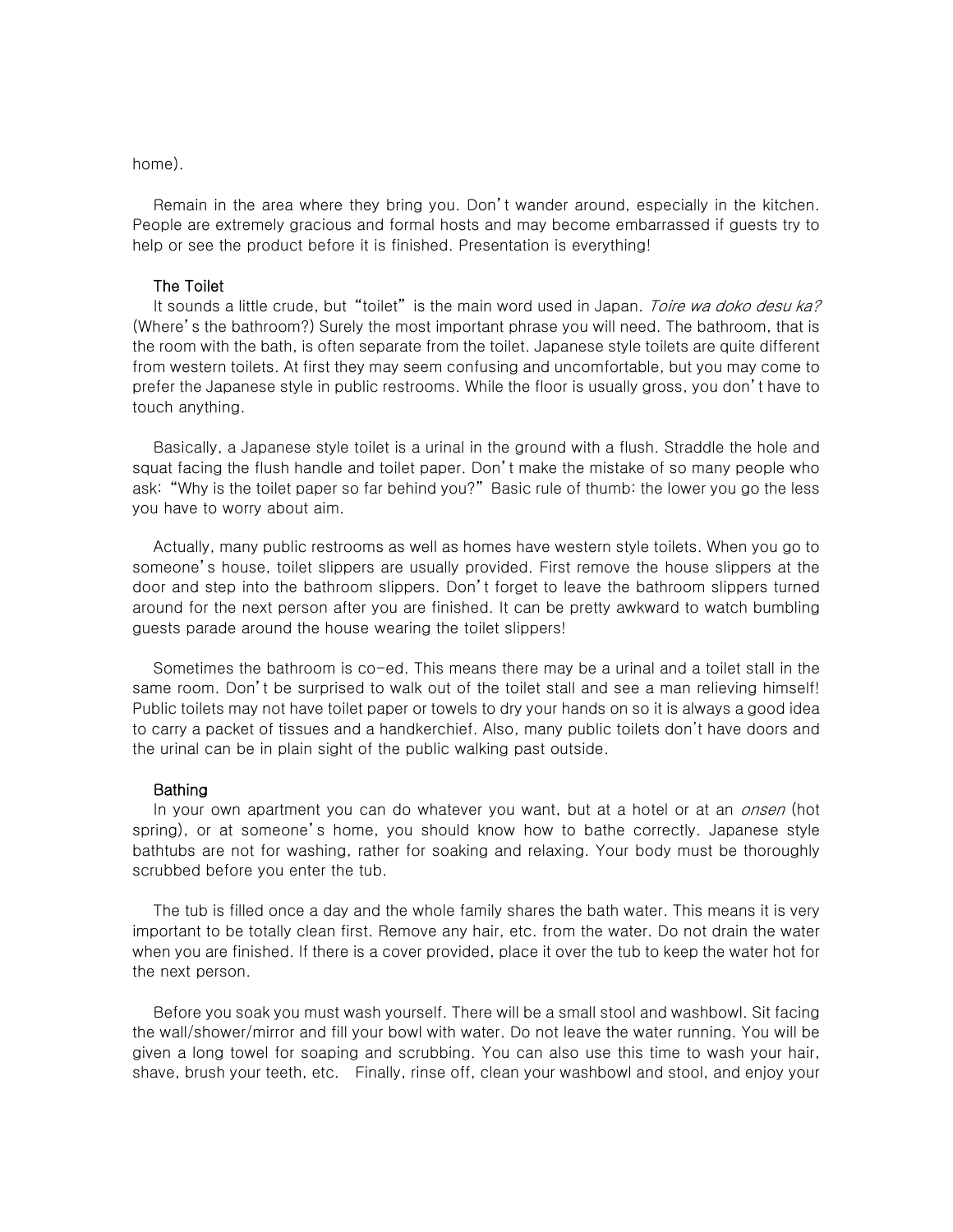soak. After soaking, another scrub is common in the *onsen*.

#### Eating

Always say *itadakimasu* (loosely translated: thank you for this food) before you begin eating and *gochisosama deshita* when you are finished. If an *oshibori* (wet towel) is given to you before a meal, wipe your hands with it first. This is not to be mistaken for a napkin, which don' t exist here in the way you know them. For this reason, it is always a good idea to carry a handkerchief or pocket tissues (given out everywhere for free). Typically, Japanese dishes are served on numerous small plates. Lift the plate in one hand up to your mouth and eat with the other, especially when eating rice. Avoid putting soy sauce on your rice. This can be considered a rude practice associated with the poor in olden days. Everything is eaten, especially at school. Don't be concerned if Japanese (men especially) eat with their mouths open, slurp their food or belch at the table. Slurping noodles is good, slurping soup is not good.

## O-Hashi - Chopsticks

There are several rules for using these. Do not leave them sticking out of your food, as this is the way food is offered to the dead. It is however okay to rest them on the rims of bowls or plates. Never pass food from one person's chopsticks to another. This is another funeral ritual in which a dead person's bones are handled. Don't stir your soup with them, but feel free to use them to fish out the yummy lumps of tofu. When taking food from a common dish, use the opposite end of your chopsticks (unless someone tells you differently). Learn how to use them correctly. Everyone will watch you eat and comment persistently on how well you can or can' t use chopsticks for the remainder of all eternity and beyond.

#### $Enkai$  - Official Parties

Enkai have strict rules. Why? Because it wouldn't be a party without them! First, wait for others to sit down before you do. Never pour your own drink, as it will be filled by someone else and, in turn, you are expected to fill others' glasses. Wait for the kampai (cheers) before you take your first sip. When offered another drink hold your glass as the drink is poured, take a token sip, then immediately serve the person in the same manner. Keep filling your neighbors' drinks. Get drunk, fall down, etc. If you prefer to abstain, keep your glass full.

#### $Omi\gamma$ age – Gift Giving

Gift giving has been an elaborate social ritual in Japan for centuries. Gifts are given to express gratitude for past or continuing favors, in anticipation of future favors or services, to show respect for a superior, or in return for gifts previously received. At times you will feel that you are on a gift giving treadmill because you will constantly be exchanging small gifts with the same people over and over for all eternity and beyond.

If you are visiting a friend's home for the first time, after a long interval, or at a festive season, you should take a small gift such as wine or sweets. If you travel to a different city or country it is customary to bring back gifts for your friends, staff, etc. Food unique to the area you visited make popular *omiyage* and is normally sold at the local train station and other omiyage-specialty stores.

Usually gifts should be wrapped. Many stores will wrap them for you. If you wrap it yourself,